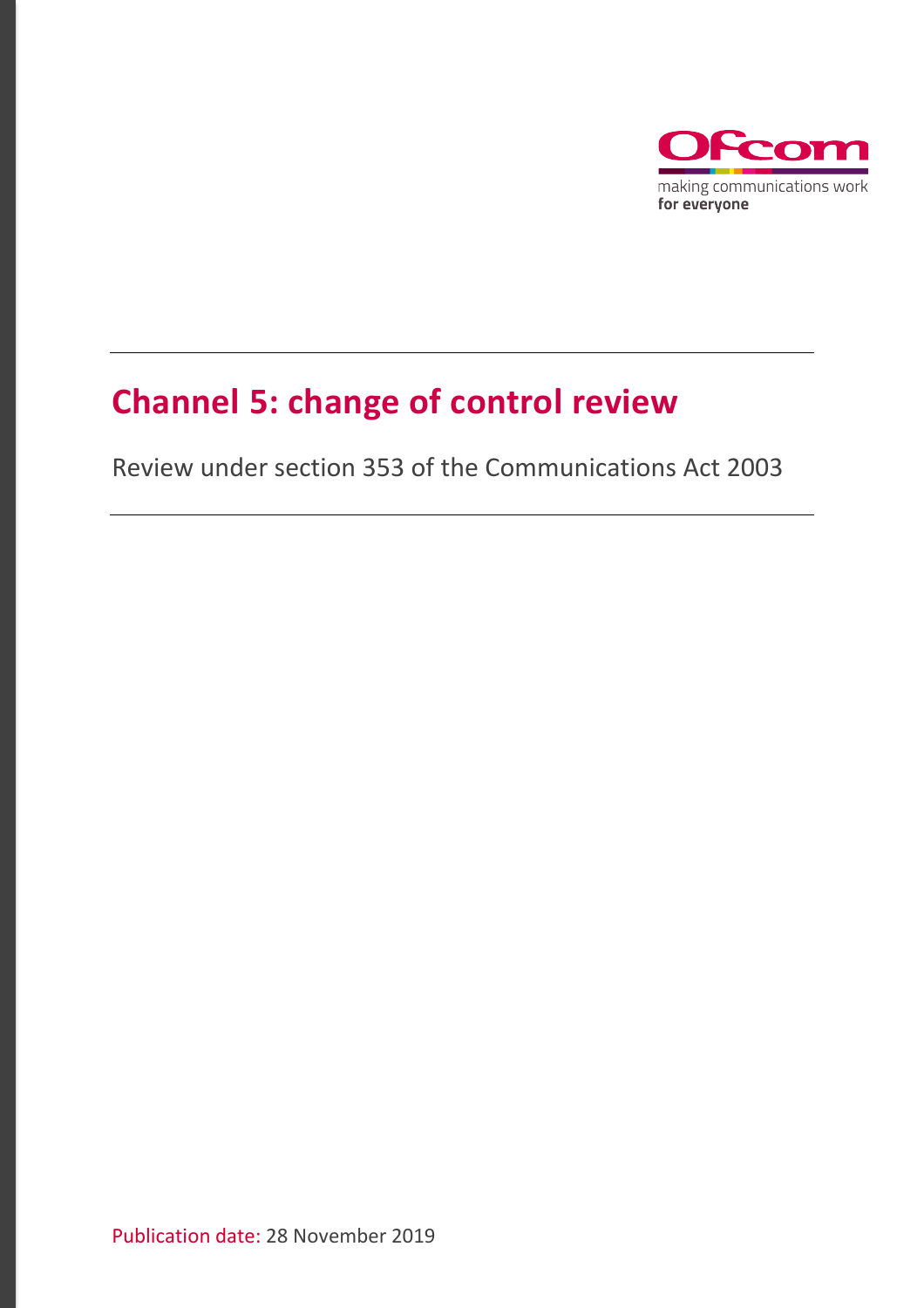# **Contents**

### **Section**

| 1. Overview                                  |  |
|----------------------------------------------|--|
| 2. Of com's role, assessment and conclusions |  |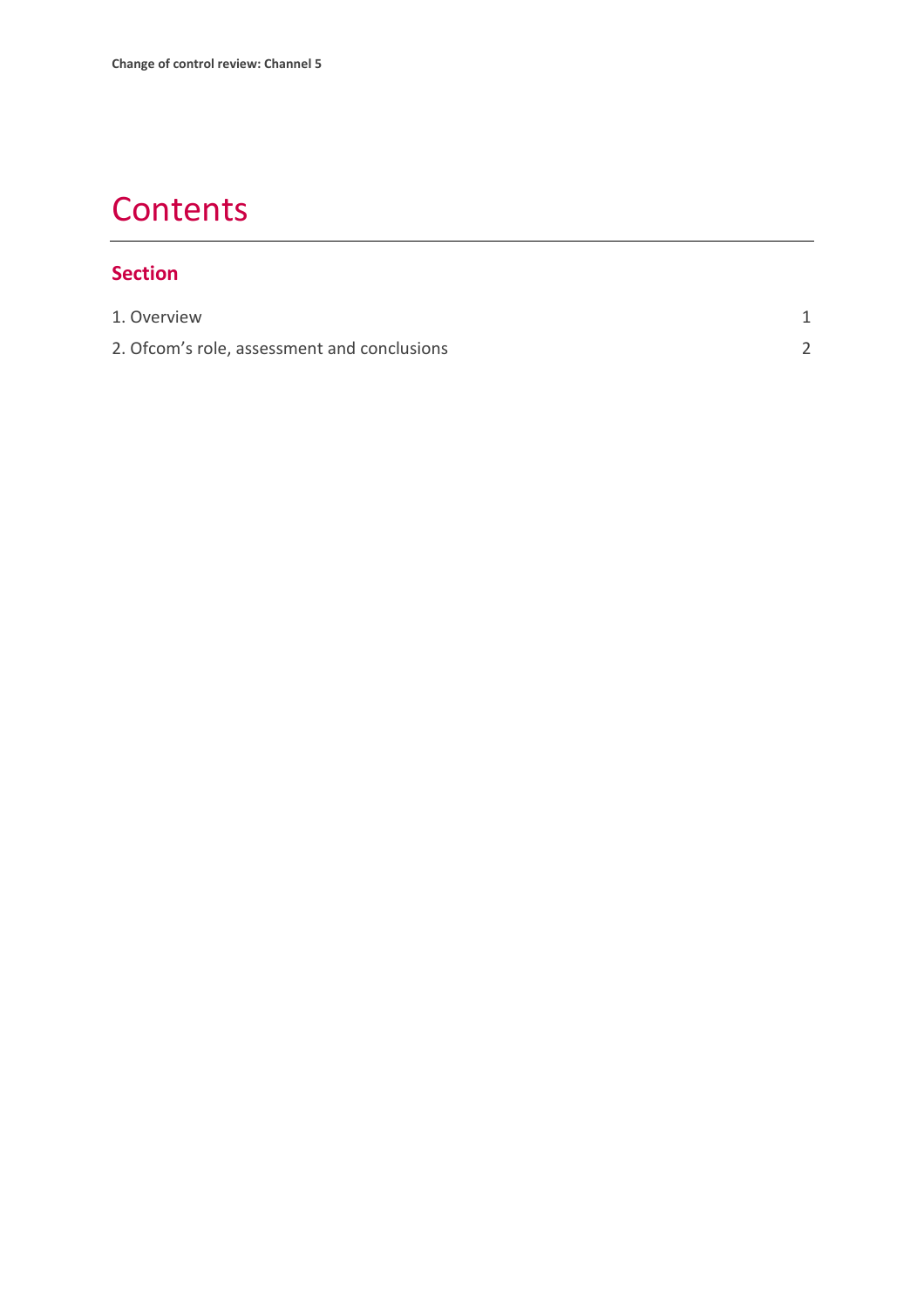# <span id="page-2-0"></span>1. Overview

**This document summarises Ofcom's review of, and conclusions on, the likely effects of the change of control of the Channel 5 public service licence, following the merger between CBS Corporation and Viacom Inc.**

#### **What we have considered**

Under the Communications Act 2003, Ofcom is required to review the effects or likely effects of the change of control on certain matters. These matters are:

- the time allocated on the service to, and the peak viewing time broadcast of:
	- a. original productions
	- b. news programmes
	- c. current affairs programmes
- the extent, value and range of programmes produced outside the M25; and
- the range of different production centres outside the M25 that are used.

#### **What we have decided**

Ofcom has concluded that the change of control would not have a prejudicial effect on Channel 5's delivery of these matters. So we are not making any variations to the Channel 5 licence.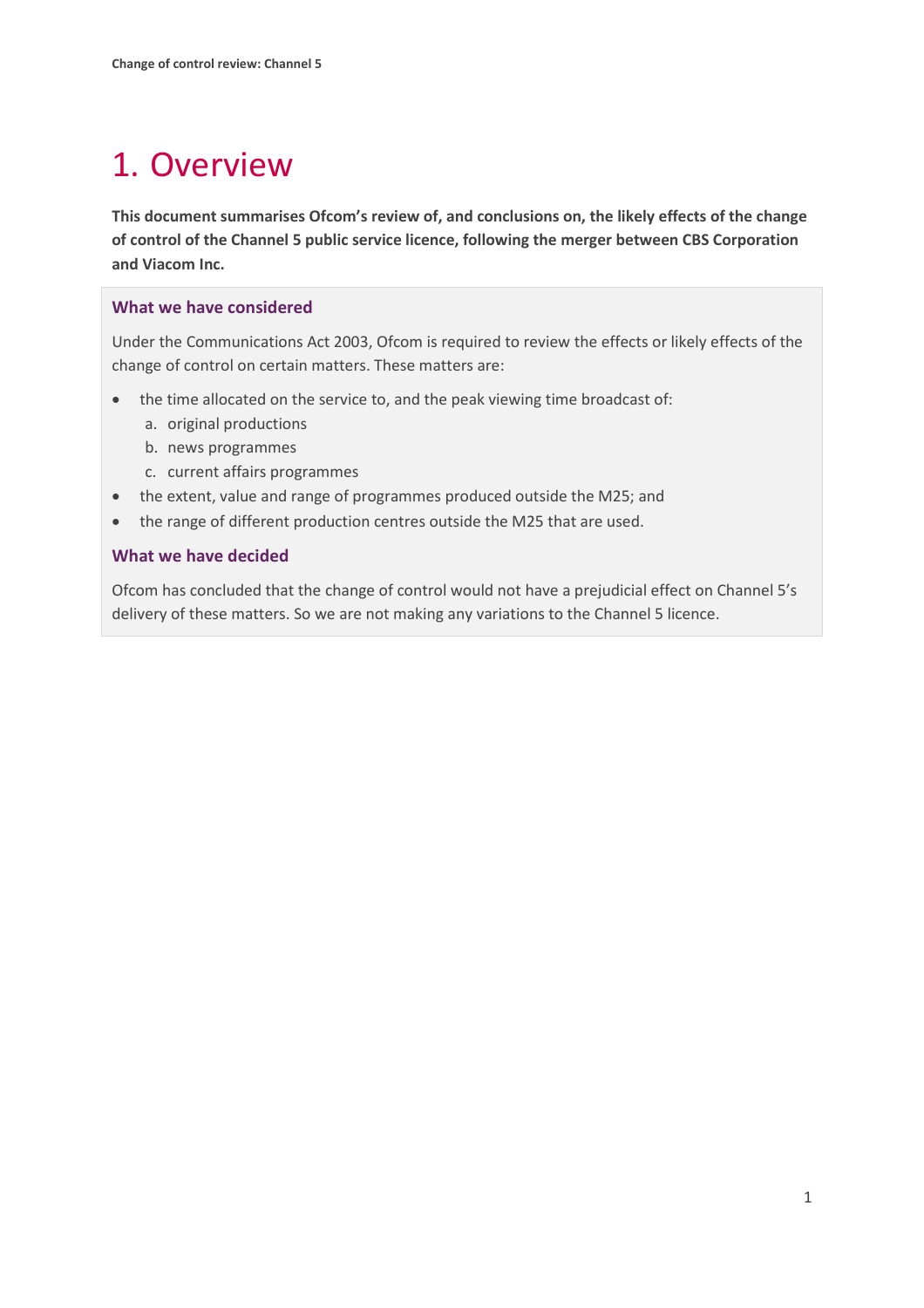# <span id="page-3-0"></span>2. Ofcom's role, assessment and conclusions

### **Ofcom's duty to review the effects of a change of control**

- 2.1 Ofcom was notified on 10 September 2019 of th[e merger between CBS Corporation and](https://www.sec.gov/Archives/edgar/data/813828/000119312519268741/d818081d8k.htm)  [Viacom Inc.](https://www.sec.gov/Archives/edgar/data/813828/000119312519268741/d818081d8k.htm) [The Channel 5 public service licence](https://www.ofcom.org.uk/__data/assets/pdf_file/0020/40376/channel-5-attachment-variation.pdf) ("the Channel 5 licence") is currently held by Channel 5 Broadcasting Limited ("the Channel 5 licensee"), which is controlled by Viacom Inc.
- 2.2 Section 353 of the Communications Act 2003 ("the Act") requires Ofcom to review "the effects or likely effects" of any relevant change of control of the Channel 5 licensee on certain matters.
- 2.3 The matters which the review must cover are listed in subsections (4) and (5) ofSection 353. In summary, the matters specified to in subsection (4) and (5) are:
	- the time allocated (in peak-time and total) to original productions;
	- the time allocated (in peak-time and total) to news programmes;
	- the time allocated (in peak-time and total) to current affairs programmes;
	- the volume, value and range of programme production outside the M25.

(Peak time is defined for all of the public service broadcasters as 6pm to 10.30pm)

- 2.4 If Ofcom considers the change of control would be prejudicial to any of the above matters, section 354 of the Act requires Ofcom to vary the Channel 5 licence with a view to ensuring the change of control is not prejudicial.
- 2.5 Before varying the licence, Ofcom must give the Channel 5 licensee a reasonable opportunity of making representations about the variation.
- 2.6 Ofcom carried out a review of this change of control in accordance with the Act. This document constitutes the report of this review, which Ofcom is required to publish under Section 353(6) of the Act. The report must set out Ofcom's conclusions and specify any steps which it proposes to take under Section 354 of the Act.

## **The transaction resulting in a change of control of Channel 5**

#### **The transaction**

2.7 A corporate structure diagram is included below which shows the corporate holding structure above the Channel 5 licensee and the level of control before and after the transaction: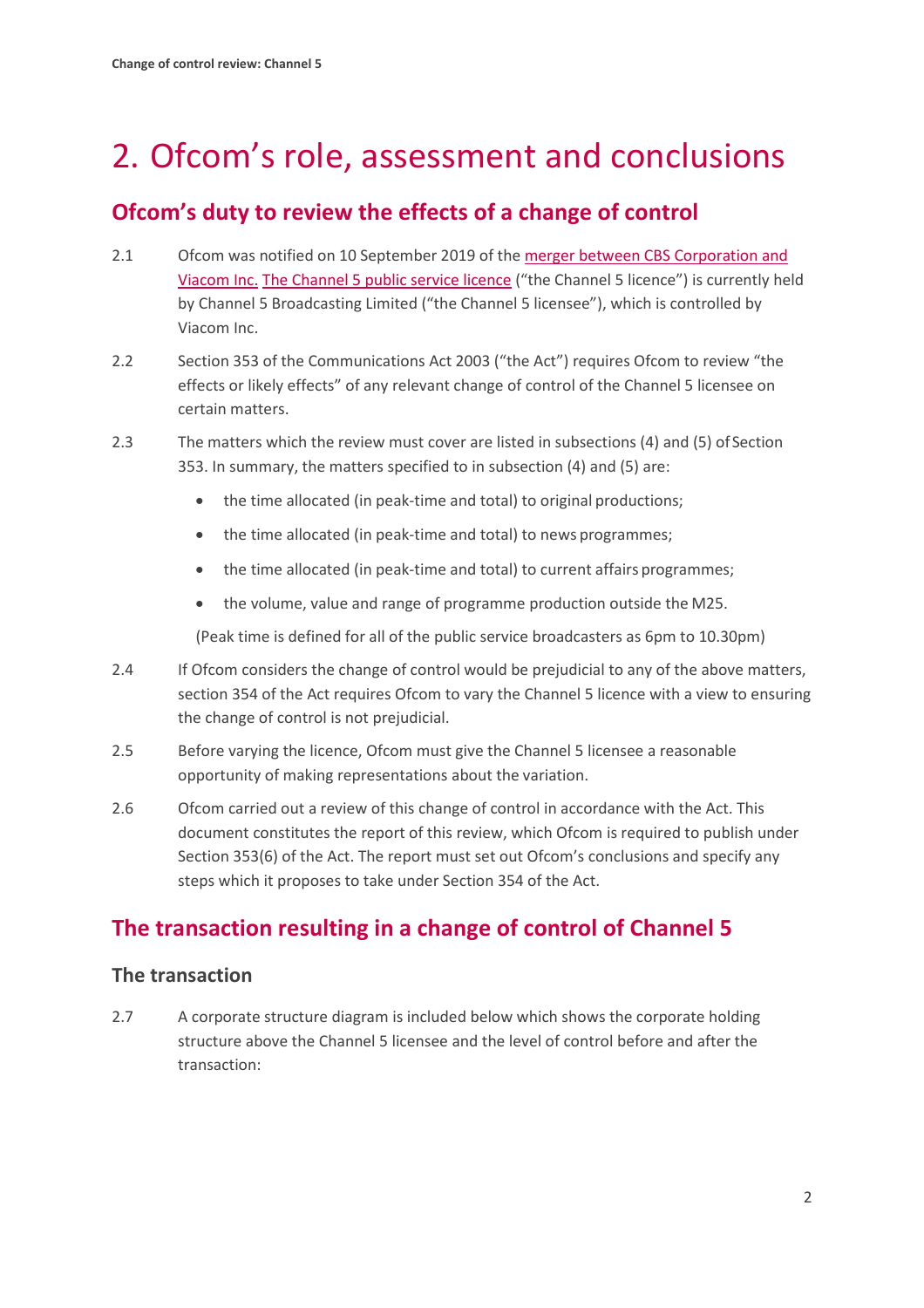

- 2.8 As the diagram shows, Viacom Inc will be replaced by ViacomCBS Inc. within the corporate holding structure above the Channel 5 licence holder. This will take place by means of a provision of Delaware company law, under which Viacom Inc. is merging with CBS Corporation. Viacom Inc. shares will be cancelled and CBS Corporation will be the "Surviving Corporation" but all Viacom Inc.'s assets and liabilities will survive unchanged. The Surviving Corporation will be renamed ViacomCBS Inc.
- 2.9 The ultimate owners, referred to as "NAI Parties" in the diagram, will remain the same after the transaction. "NAI Parties" refers to National Amusements, Inc (which is controlled by the Redstone family) and one of its subsidiaries. They currently control just under 80% of the voting rights of each of Viacom Inc (79.8%) and CBS Corporation (78.9%). After the merger, they will control just under 80% of the voting rights of the surviving corporation ViacomCBS Inc.
- 2.10 Viacom Inc. has also sent us a copy o[f the Merger Agreement,](https://ir.viacom.com/static-files/9fa46637-b22c-44f3-90c3-c365f86994e9) which brings into effect the transaction.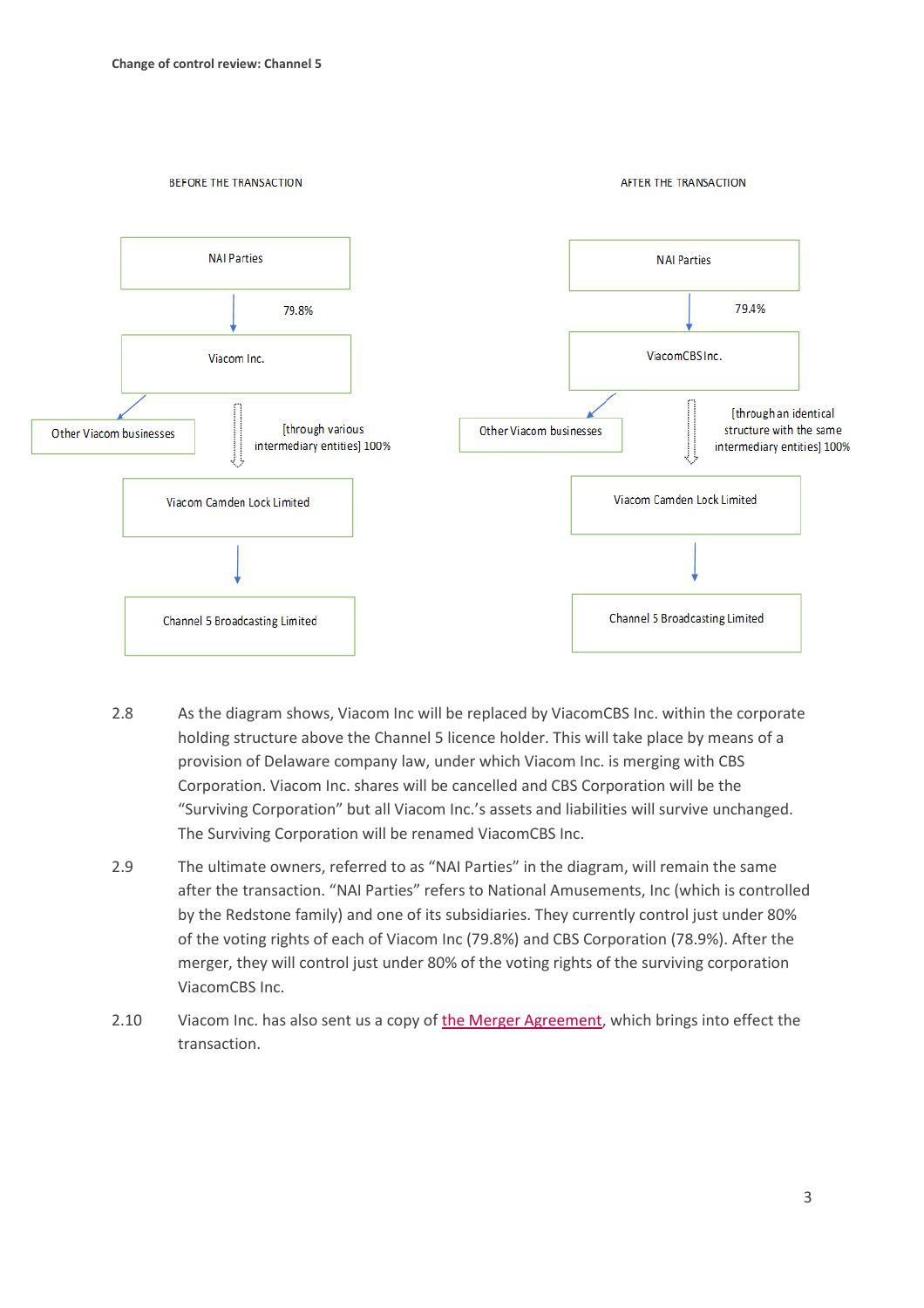#### **Our analysis of whether the merger constitutes a change of control**

- 2.11 Ofcom's view, based on the information provided in this letter, was that the merger constituted a "relevant change of control" for the purposes of section 353 of the Communications Act 2003.
- 2.12 A relevant change of control is defined as:

"a change in the persons having control over—

- (a) a body holding a licence to provide Channel 5; or
- (b) any body which—
	- (i) is connected with a body holding such a licence; and
	- (ii) is involved, to a substantial extent, in the provision of the programmes included in that channel, or is likely to become so involved."
- 2.13 Subsection (8) provides that "control" has the same meaning as it does in Part 1 of Schedule 2 to the Broadcasting Act 1990 Act. In that Part, "control" includes situations where it is reasonable, having regard to all the circumstances, to expect that a person would (if they chose to) be able in most cases or in significant respects, by whatever means and whether directly or indirectly, to achieve the result that affairs of the body are conducted in accordance with their wishes.
- 2.14 Pursuant to this provision, we consider each of the individual companies in the corporate holding structure above the licensee to be persons having control over the body holding the licence to provide Channel 5.
- 2.15 Each of Viacom Inc. and CBS Corporation is currently majority controlled by the same ultimate owners, such that the transaction does not change who ultimately controls the Channel 5 licence. However, the legal entity CBS Corporation does not currently control the Channel 5 licensee. Once the transaction is complete, CBS Corporation will, for the first time, be a body corporate in the holding chain for the Channel 5 licensee and will be able to achieve the result that its affairs will be conducted in accordance with its wishes. Therefore, Ofcom considers that the transaction represents a relevant change of control.

### **Ofcom's analysis of the potential effect of the change of control**

2.16 We think the ownership and executive leadership of the new entity are relevant factors to the future of Channel 5, as these may affect the investment strategy and future commissioning decisions. Viacom has confirmed in its notification that the ultimate owners of the Channel 5 licensee will remain the same following the merger. The boards of Channel 5 Broadcasting Limited and Viacom Camden Lock Limited will also remain the same. It appears to us that the transaction has a strategic and commercial rationale which is not to do with Channel 5 and therefore would be unlikely to affect its strategic direction directly.